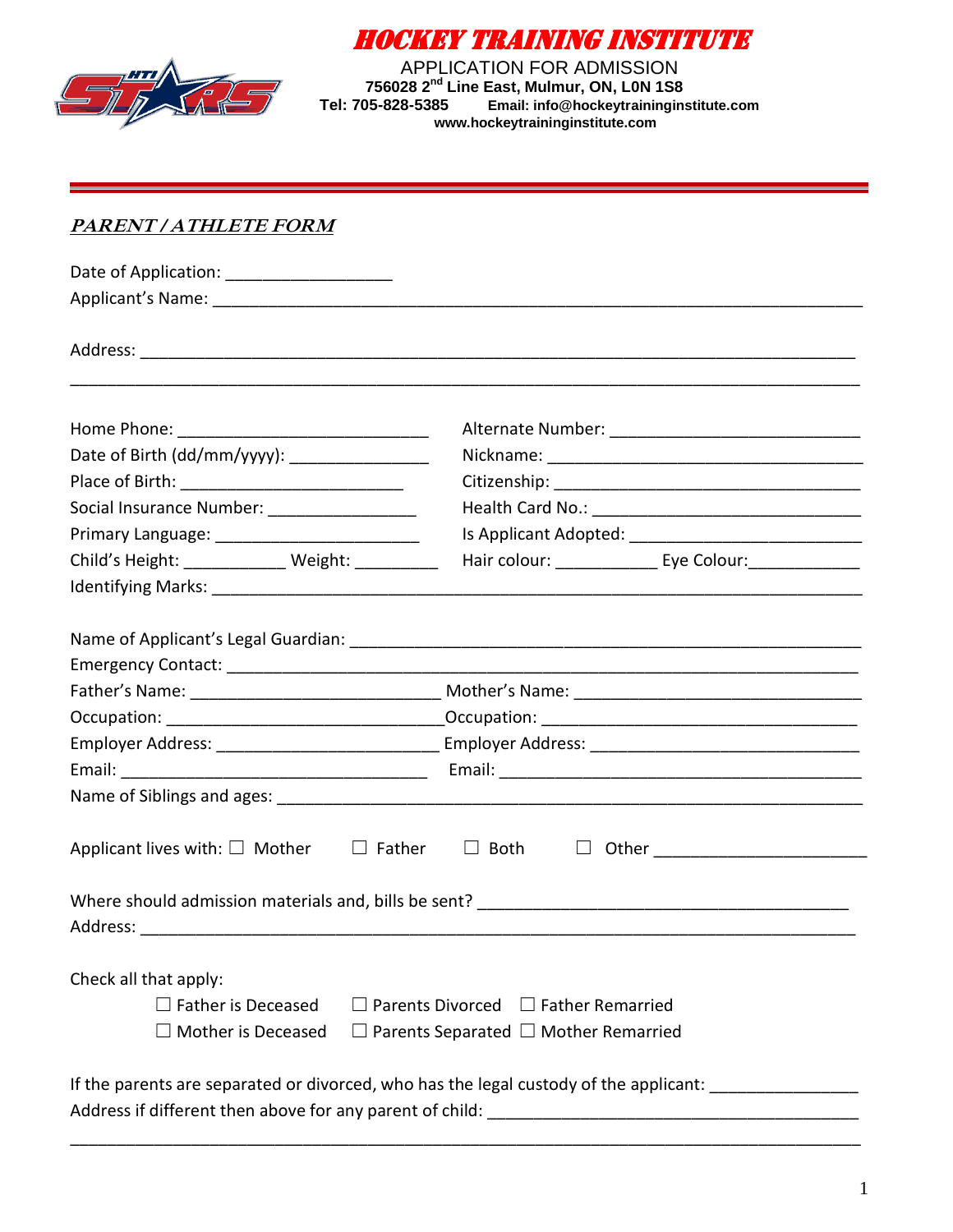# **ACADEMIC / HOCKEY INFORMATION**

## **Program (check box)**

| <b>PIUSIAIII (CHECK DUX)</b>                                      |                                                                                                        |  |  |  |  |
|-------------------------------------------------------------------|--------------------------------------------------------------------------------------------------------|--|--|--|--|
|                                                                   | Boarding: $\Box$ 8 month (Hockey/Academic) $\Box$ 6 month (Hockey/Academic) $\Box$ 6 month (Hockey/PG) |  |  |  |  |
|                                                                   |                                                                                                        |  |  |  |  |
| Desired Year of Admission (circle): 2015                          | 2016 — 201<br>2017                                                                                     |  |  |  |  |
| Have YOU ever repeated a grade: __________________                |                                                                                                        |  |  |  |  |
|                                                                   |                                                                                                        |  |  |  |  |
|                                                                   |                                                                                                        |  |  |  |  |
|                                                                   |                                                                                                        |  |  |  |  |
|                                                                   |                                                                                                        |  |  |  |  |
|                                                                   |                                                                                                        |  |  |  |  |
| Require English as a Second Language course: $\Box$ Yes $\Box$ No |                                                                                                        |  |  |  |  |
|                                                                   | Has your child missed school at any point in his/her academic career for a prolonged period of time?   |  |  |  |  |
|                                                                   |                                                                                                        |  |  |  |  |
|                                                                   |                                                                                                        |  |  |  |  |
| What are you child's hobbies or interests?                        |                                                                                                        |  |  |  |  |
|                                                                   |                                                                                                        |  |  |  |  |
|                                                                   |                                                                                                        |  |  |  |  |

\_\_\_\_\_\_\_\_\_\_\_\_\_\_\_\_\_\_\_\_\_\_\_\_\_\_\_\_\_\_\_\_\_\_\_\_\_\_\_\_\_\_\_\_\_\_\_\_\_\_\_\_\_\_\_\_\_\_\_\_\_\_\_\_\_\_\_\_\_\_\_\_\_\_\_\_\_\_\_\_\_\_\_\_\_

Outdoor: \_\_\_\_\_\_\_\_\_\_\_\_\_\_\_\_\_\_\_\_\_\_\_\_\_\_\_\_\_\_\_\_\_\_\_\_\_\_\_\_\_\_\_\_\_\_\_\_\_\_\_\_\_\_\_\_\_\_\_\_\_\_\_\_\_\_\_\_\_\_\_\_\_\_\_\_\_

| How did you hear of Hockey Training Institute (HTI): |  |
|------------------------------------------------------|--|
|------------------------------------------------------|--|

## **HOCKEY**

|                                                                                                     |  | Height: _________ Weight: _________ |  |  |
|-----------------------------------------------------------------------------------------------------|--|-------------------------------------|--|--|
|                                                                                                     |  |                                     |  |  |
|                                                                                                     |  |                                     |  |  |
|                                                                                                     |  |                                     |  |  |
| Last Year's Statistics: GP______ G ______ A ______ PTS _______ GP ______ GAA ______ Save% ______    |  |                                     |  |  |
|                                                                                                     |  |                                     |  |  |
|                                                                                                     |  |                                     |  |  |
|                                                                                                     |  |                                     |  |  |
| List any hockey awards and achievements you might have received: __________________________________ |  |                                     |  |  |
| Please tell us why you think Hockey Training Institute (HTI) is the right place for you:            |  |                                     |  |  |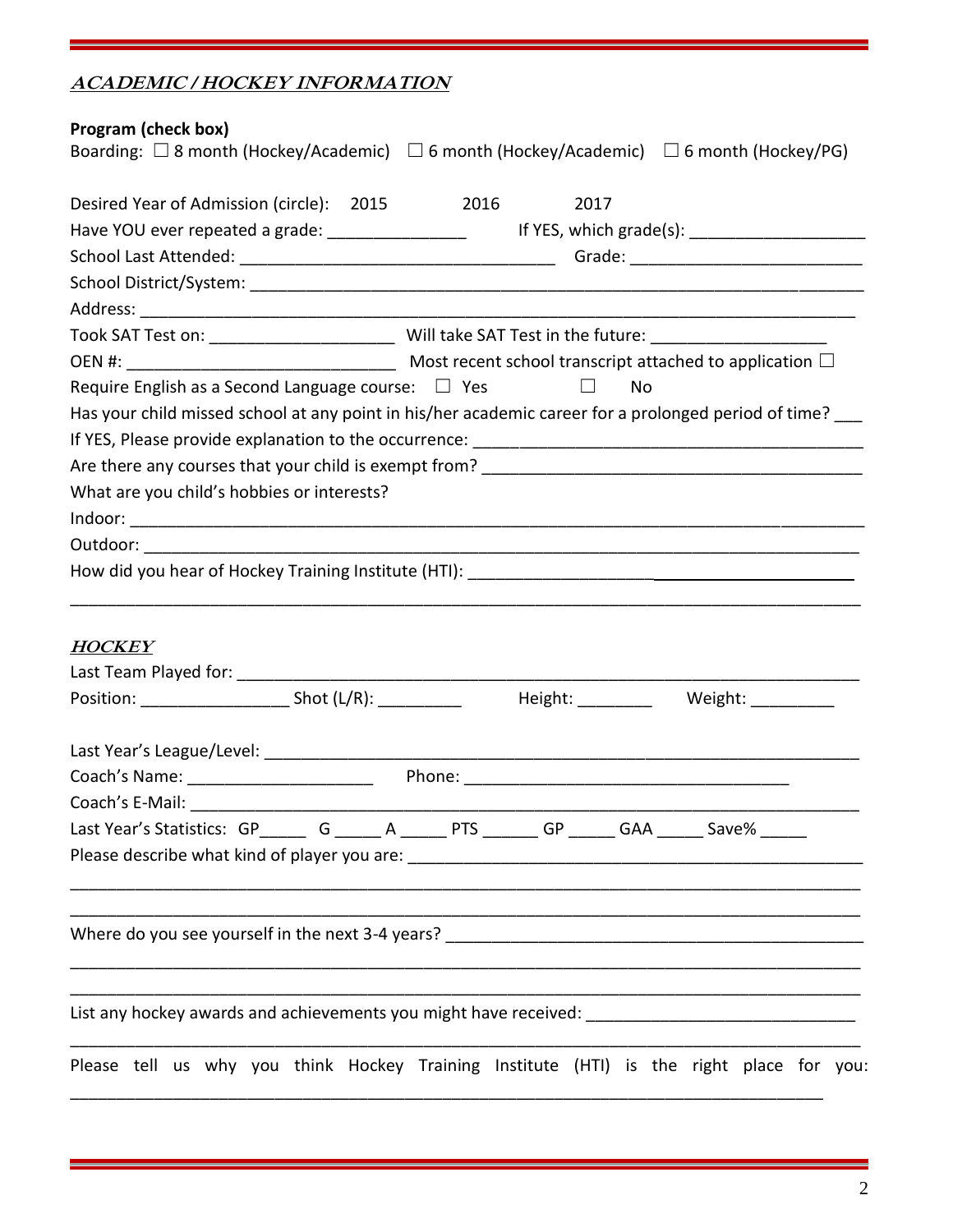### **MEDICAL / INSURANCE COVERAGE**

#### **Medical Information:**

| Note: This form is kept confidential and for use by program staff only.<br>ALL PLAYERS ARE ADVISED TO ARRY MEDICAL INSURANCE FOR ONTARIO.                    |  |  |  |  |
|--------------------------------------------------------------------------------------------------------------------------------------------------------------|--|--|--|--|
|                                                                                                                                                              |  |  |  |  |
|                                                                                                                                                              |  |  |  |  |
| Are you currently taking any medications we need to be made aware of? (Dietary restrictions or<br>refrigeration needs) $\Box$ Yes $\Box$ No                  |  |  |  |  |
| Does your child have any medical conditions that could affect full participation in the programs activities<br>both on and off the ice? $\Box$ Yes $\Box$ No |  |  |  |  |
| Is your child currently receiving any medication: $\Box$ Yes $\Box$ No<br>If YES, you will be provided with additional medication forms to complete.         |  |  |  |  |
| Does your child have any allergies? $\Box$ Yes $\Box$ No                                                                                                     |  |  |  |  |
| Does your child have special dietary requirements due to allergies, religion and/or medical concerns?                                                        |  |  |  |  |

(Gluten free, cannot eat pork, vegetarian)

 $\Box$  If YES, please complete the appropriate dietary form.

☐ No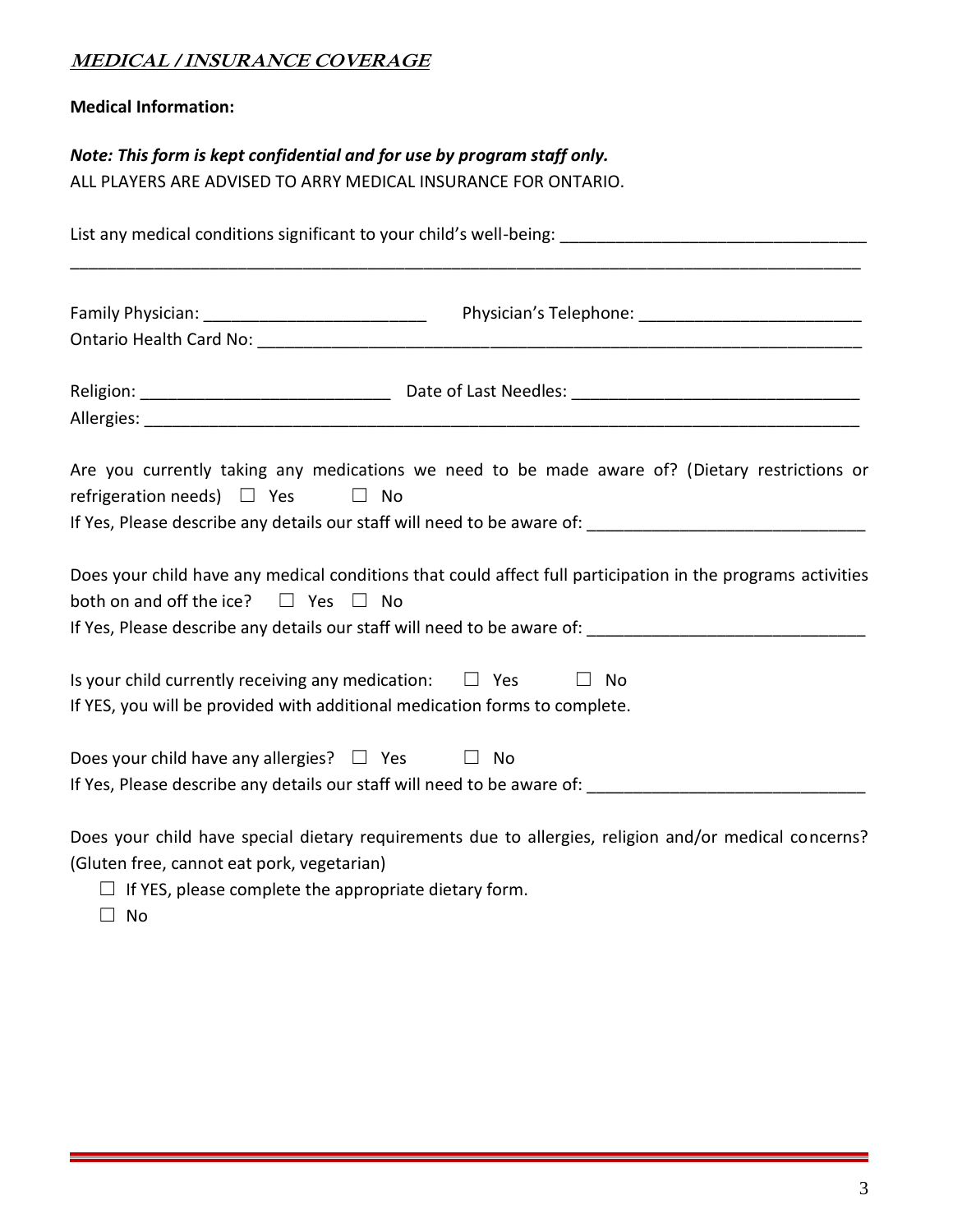#### **Insurance Form:**

I have the following health and accident insurance covering my child: Name:

Policy Number/Provider:

Many hospitals are reluctant to provide medical services to children unless they have a written release from parents or guardians. In the absence of such permission, they insist that a call be made to parents. Occasionally parents cannot be reached and treatment may have to be withheld for a longer period than should be necessary.

In order that your child may receive immediate care in case of any medical emergency, we ask you to sign the form below authorizing treatment. In case of emergency, we would make every effort to be in touch with you, or course.

To Whom it May Concern: I hereby authorize the staff Hockey Training Institute (HTI) to obtain or provide appropriate medical treatment for my son or daughter during the time when he or she is in attendance at HTI. In the event of an accident or emergency, I authorize the staff to obtain medical, surgical and hospital services.

| $\sim$             | .     |
|--------------------|-------|
| Signe <sup>d</sup> | Date: |
|                    |       |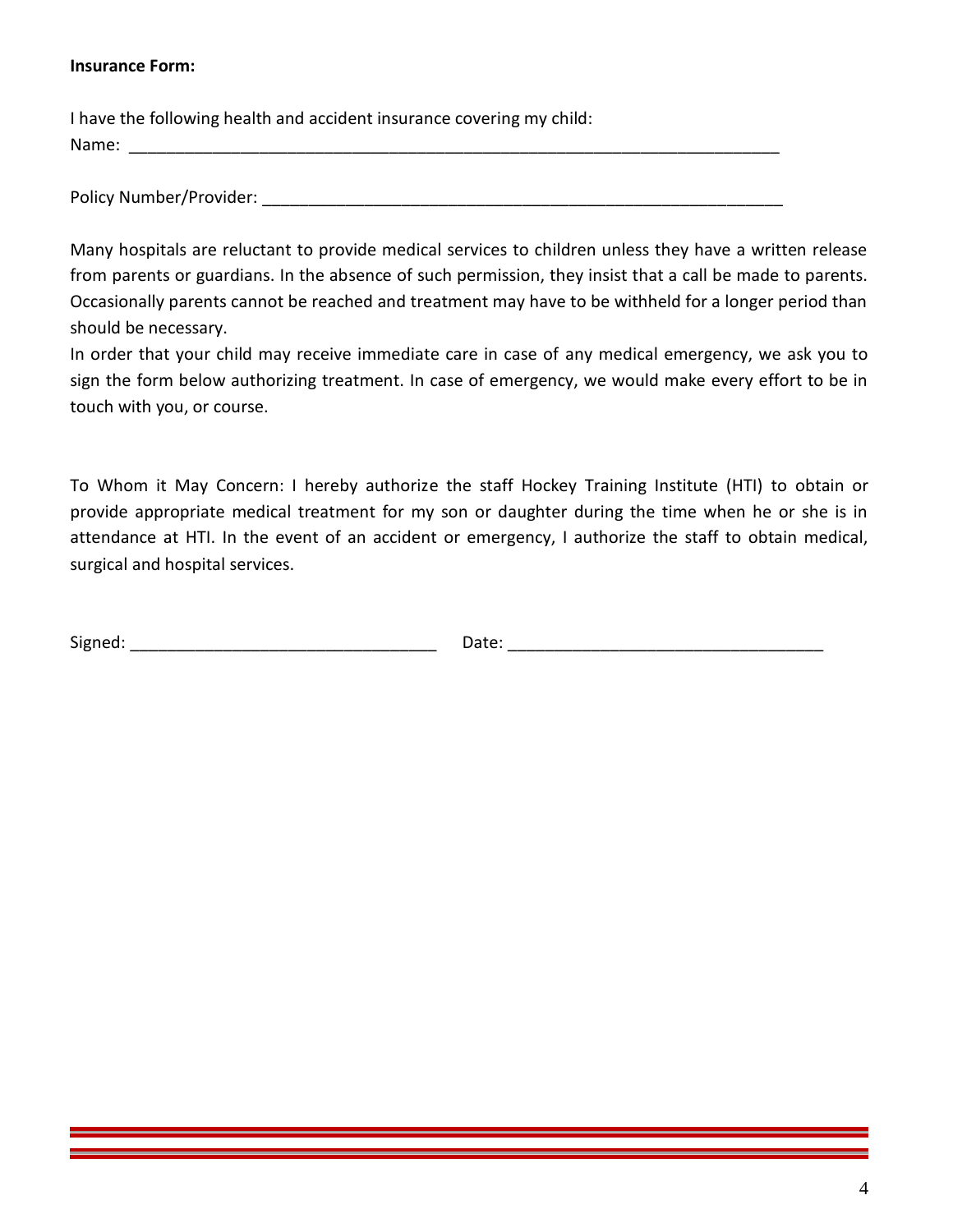#### **Payment Options:**

Deposit of \$ 5,000 CDN, is due upon acceptance into the program. Final payment is due by September 1. Please contact our office to discuss payment plan. A final invoice with payment dates and our bank information will be sent out with an acceptance letter.

Delinquency of payment can result in immediate removal from all athletic and academic programs.

#### **Extended Payment Plan:**

A minimum 50% of the tuition must be paid by September 1. All extended payments must be completed by December 1.

Payments are accepted in the form of Visa, MasterCard, cheque, money order or wire transfer. Please make cheques payable to *Hockey Training Institute International*. Cheques and money orders should be mailed to: 756028 2<sup>nd</sup> Line East, Mulmur, ON, L0N 1S8

#### **Cancelation Policy:**

In the event that it is necessary for a registrant to cancel, a refund will be granted (excluding a \$2,000.00 cancelation fee) if canceled before May 1<sup>st</sup>. There are no refunds on cancelations after May 1<sup>st</sup>.

\*\* Extra fees: IIHF and USA Hockey transfer fees might apply to non-Canadian players. Please contact our office to find out the exact amount for each player.

#### **Damages Deposit**

Student/Players will be responsible for any damages done to their rooms. A credit card number on file will be required as a damage deposit. Charges for damages will be processed to the credit card.

#### **Scholarships**

Scholarship opportunities are based on the player's academic and athletic performance and are discussed with each player and his/her family on a private basis.

Who is Financially Responsible for the fees?

Name: \_\_\_\_\_\_\_\_\_\_\_\_\_\_\_\_\_\_\_\_\_\_\_\_\_\_\_\_\_\_\_\_\_\_\_\_ Telephone: \_\_\_\_\_\_\_\_\_\_\_\_\_\_\_\_\_\_\_\_\_\_\_\_\_

#### **Application Statement**

I, the undersigned, have read, and understand the registration policies put forth by Hockey Training Institute (HTI) and are signing for my son/daughter:

\_\_\_\_\_\_\_\_\_\_\_\_\_\_\_\_\_\_\_\_\_\_\_\_\_\_\_\_\_\_\_\_\_\_\_\_\_\_\_\_\_\_\_\_\_\_\_\_\_\_\_\_\_\_\_\_\_\_\_\_\_\_\_\_\_\_\_\_\_\_\_\_\_\_\_\_\_\_\_\_\_\_\_\_\_

\_\_\_\_\_\_\_\_\_\_\_\_\_\_\_\_\_\_\_\_\_\_\_\_\_\_\_\_\_\_ \_\_\_\_\_\_\_\_\_\_\_\_\_\_\_\_\_\_\_\_\_\_\_\_\_\_\_

\_\_\_\_\_\_\_\_\_\_\_\_\_\_\_\_\_\_\_\_\_\_\_\_\_\_\_\_\_ \_\_\_\_\_\_\_\_\_\_\_\_\_\_\_\_\_\_\_\_\_\_\_\_\_\_\_

Student/Player's Signature **Parent** Signature Parent's Signature

Date **Date Date Date Date Date Date Date Date Date**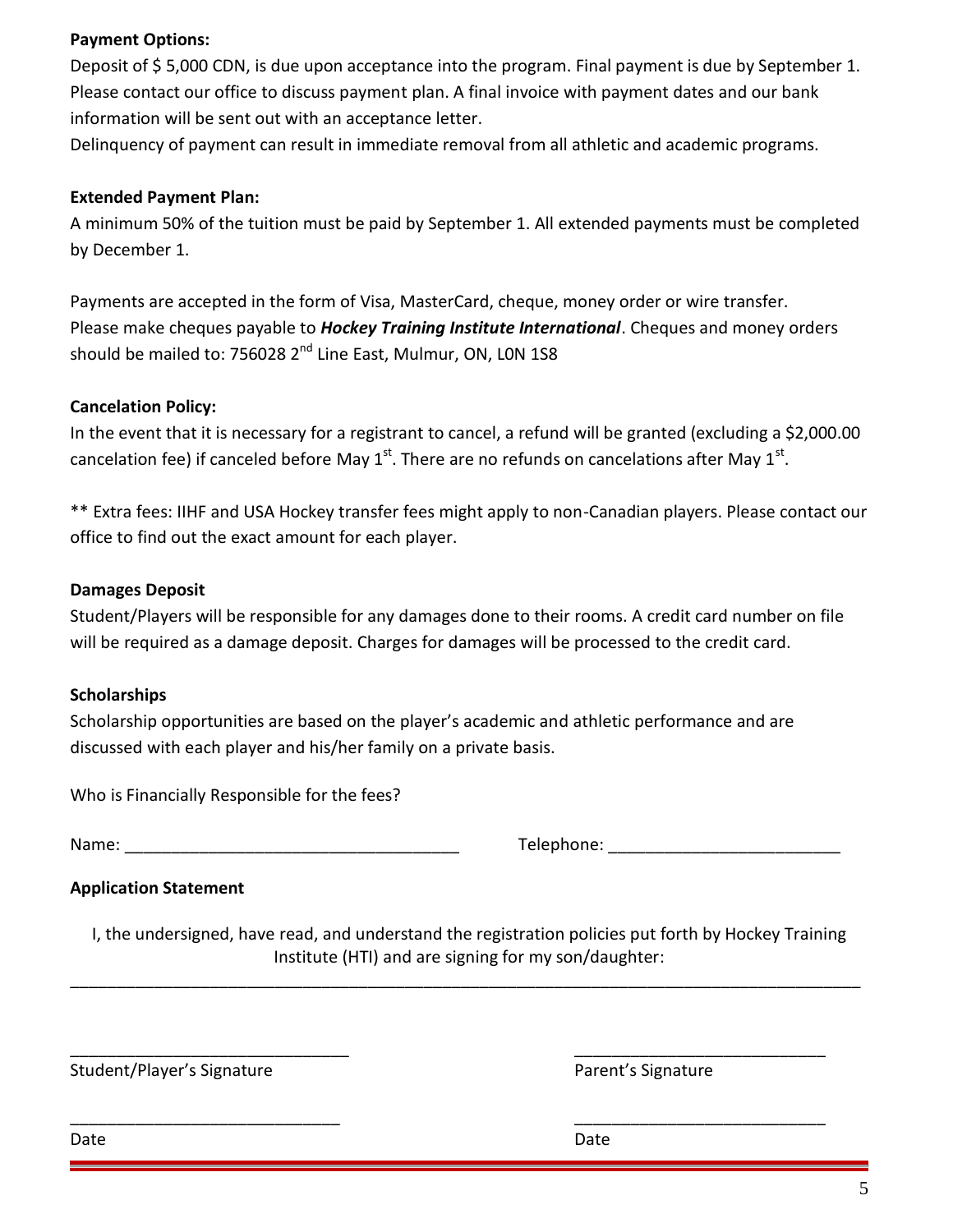### **WAIVER FORM**

Acknowledging that there is a great risk involved, including the potential for permanent paralysis and death, with participation in any sport, I agree that Hockey Training Institute (HTI), its agents, servants, employees, and consultants shall not liable to me for any injury or damage resulting directly or indirectly from any participation in ice skating, ice hockey, or other program activities, where incurred on the ice or otherwise in or about the buildings and properties. I further agree that I discharge HTI, its agents, servants, employees, and consultants from all actions, claims and demands I may have for any injury or damage. I understand that my said agreement, release and discharge, shall bind my heirs, legal representatives and assigns and shall inure to the benefit to HTI, its agents, servants, and consultants and their successors and assigns. It is further agreed that HTI does not and shall not be considered to guarantee or warrant such equipment as may be used in the condition of said program.

HTI reserves the right to use any pictures, video or other media taken during the school for advertising and/or instructional purposes. In the event that the player is injured during the operation of the program permission is given for their transportation as needed to a medical practitioner/facility at my expense.

We strongly recommend that all players have a physical examination prior to their participation in the program.

 HTI players will only be allowed to play for HTI teams and will only attend on-ice and off-ice training supervised by HTI staff during the hockey season. Special cases (i.e. National Team events) will need to be cleared with the HTI coaching staff.

I HAVE READ THIS RELEASE OF LIABLITY AND ASSUMPTION OF RISK AGREEMENT, AND FULLY UNDERSTAND ITS TERMS, I FULLY UNDERSTAND THAT I HAVE GIVEN UP SUBSTANTIAL RIGHTS BY SIGNING THIS WAIVER AND I SIGN IT FREELY AND VOLUNTARILY WITHOUT ANY INDUCEMENT.

| x |                        |                   |  |
|---|------------------------|-------------------|--|
|   | Participants Signature | <b>Print Name</b> |  |
| x |                        |                   |  |

Date Signed

*FOR PARTICIPANTS OF MINORITY AGE (UNDER THE AGE OF 18 AT TIME OF REGISTRATION)*

This is to certify that I, as parent/guardian with legal responsibility for this participant, do consent and agree to his release as provided above of all the Releases and, for myself, my heirs, assigns, and next of kin. I release and agree to indemnity the releases from any and all liabilities incident to my minor child's involvement or participation in their program as provided above.

X \_\_\_\_\_\_\_\_\_\_\_\_\_\_\_\_\_\_\_\_\_\_\_\_\_\_\_\_\_\_\_\_ X \_\_\_\_\_\_\_\_\_\_\_\_\_\_\_\_\_\_\_\_\_\_\_\_\_\_\_\_\_\_\_\_

Parent's Signature of Minor Print Name

 $x \sim$ 

Date Signed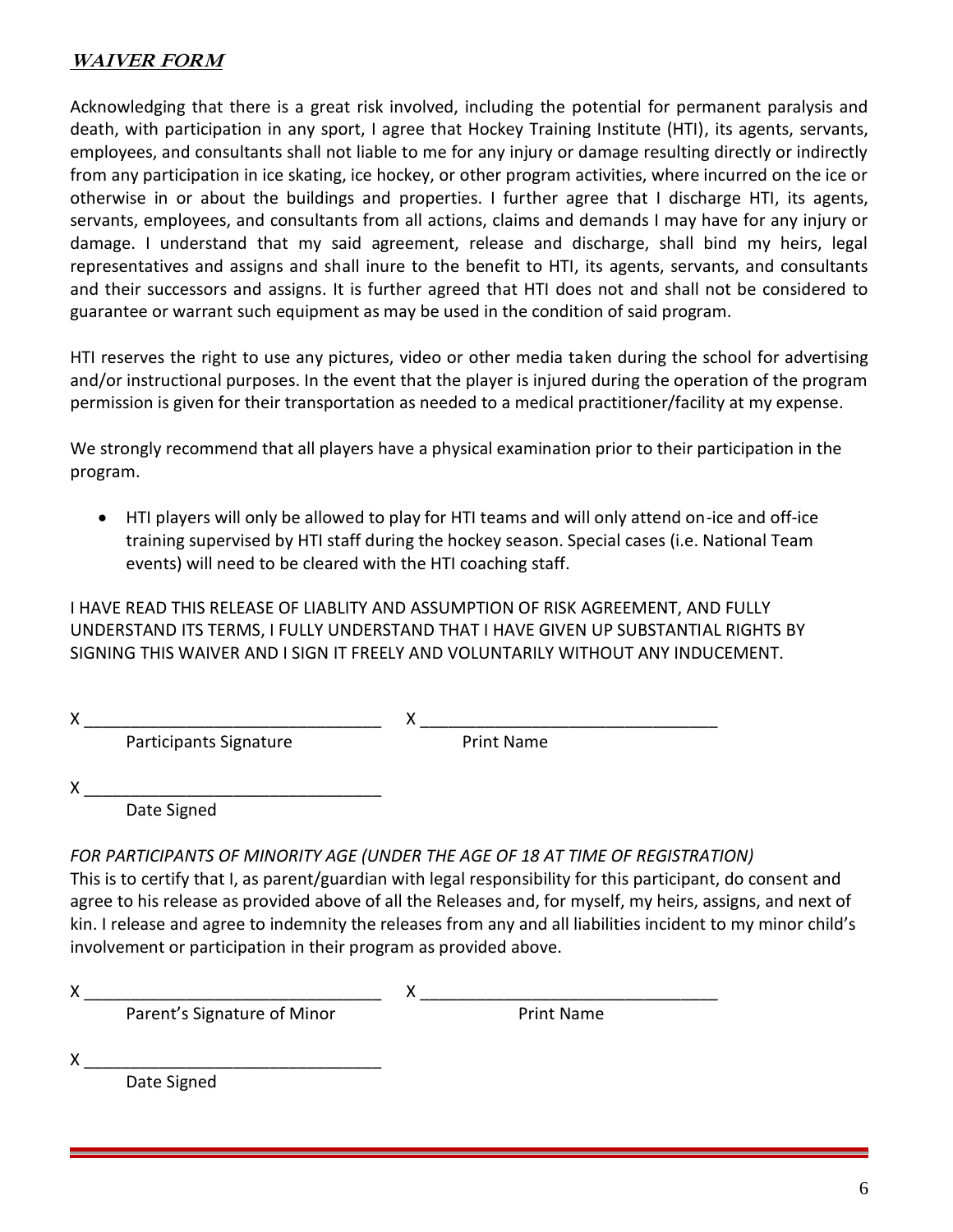## **TRAVEL INFORMATION**

| Date Arriving: _________________________                                                                                                                                                                                      | Travelling By: $\Box$ Car $\Box$ Train $\Box$ Plane   |  |      |  |
|-------------------------------------------------------------------------------------------------------------------------------------------------------------------------------------------------------------------------------|-------------------------------------------------------|--|------|--|
| <b>Details for Airport Pick up:</b>                                                                                                                                                                                           |                                                       |  |      |  |
|                                                                                                                                                                                                                               |                                                       |  |      |  |
| Please Note: All pick-ups at the airport are done between the hours of 10am and 9pm and are only made                                                                                                                         | at Toronto Pearson international Airport.             |  |      |  |
| <b>Departure for Airport Drop Off:</b>                                                                                                                                                                                        |                                                       |  |      |  |
|                                                                                                                                                                                                                               |                                                       |  |      |  |
| Please Note: All drop-offs at the airport are done between the hours of 10am and 9pm and are only made                                                                                                                        | at Toronto Pearson international Airport.             |  |      |  |
| <b>Details for Bus Pick-Up</b>                                                                                                                                                                                                |                                                       |  |      |  |
|                                                                                                                                                                                                                               |                                                       |  |      |  |
| Please Note: All players arriving by car are to use the following address for driving directions:                                                                                                                             | 756028 2 <sup>nd</sup> Line East, Mulmur, ON, LON 1S8 |  |      |  |
| <b>Fieldtrip/Activity Consent Form:</b><br>This form is required for all players under the age of 18, who will be participating in any group planned or<br>personal activities while at the Hockey Training Institute (HTI).  |                                                       |  |      |  |
| I, 1. 2008 and 2014 and 2015 and 2014 and 2015 and 2016 and 2016 and 2016 and 2016 and 2016 and 2016 and 2016 and 2016 and 2016 and 2016 and 2016 and 2016 and 2016 and 2016 and 2016 and 2016 and 2016 and 2016 and 2016 and |                                                       |  |      |  |
| permission to attend/participate in any (check one or both)<br>planned field trips/activities<br>$\Box$ unplanned personal activities, during his/her participation in the program.                                           |                                                       |  |      |  |
| X<br>Parents Signature of Minor<br>Print Name<br>Print Name                                                                                                                                                                   |                                                       |  | Date |  |
|                                                                                                                                                                                                                               |                                                       |  |      |  |